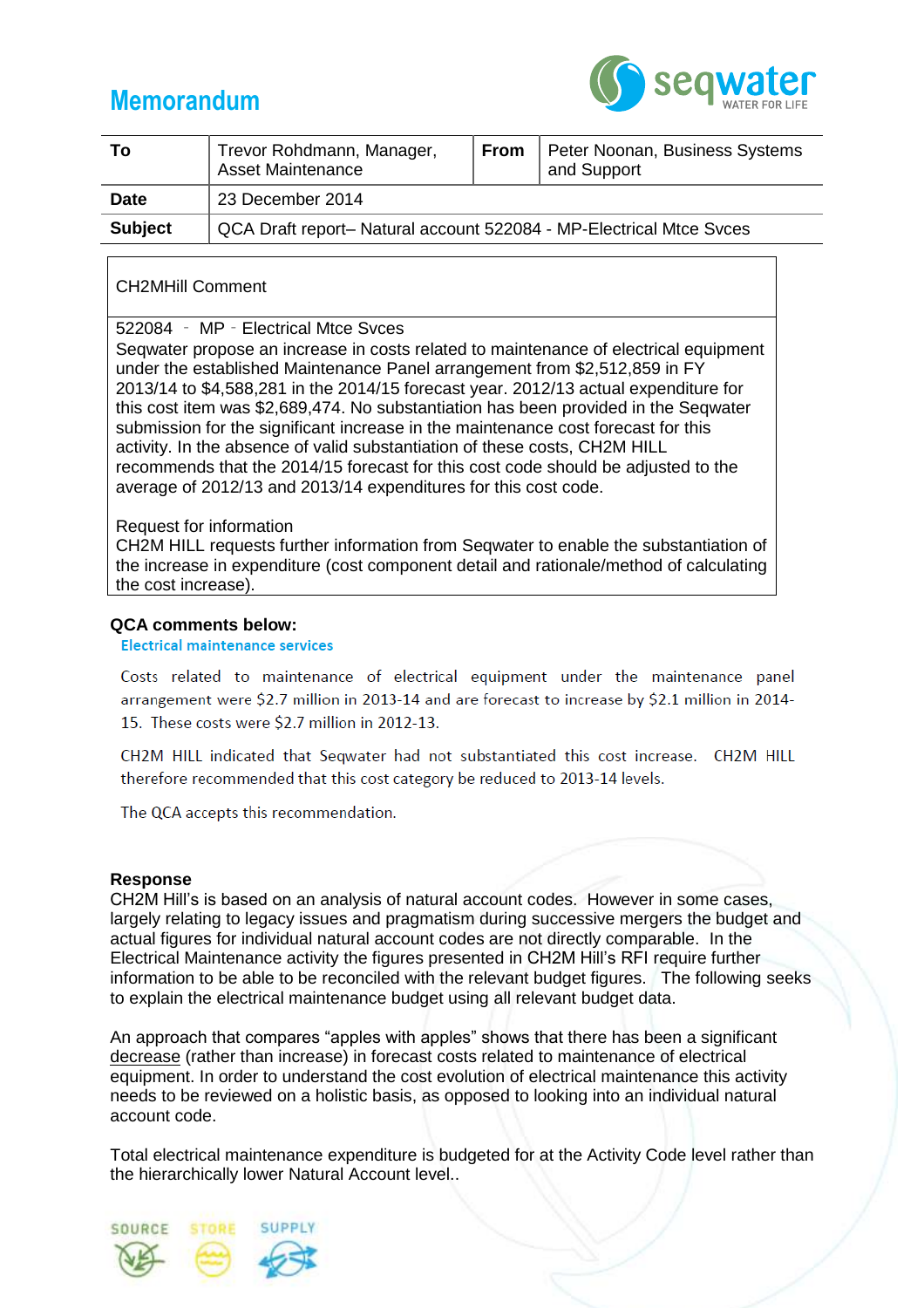

In the budget, forecast natural account 522084 sits under Activity Code **A00047 - Maintenance - General** as a generalist electrical sub-categorisation under which the whole electrical maintenance budget is consolidated. No further breakdown of the budget for this activity is undertaken.

However actual expenditure is incurred under a different Activity Code **A00045 - Maintenance – Electrical** which is used to account for general electrical work. Expenditure at work order level is further split or subcategorized across numerous other natural account codes (including but not limited to 522084) for the purpose of cost tracking, analysis, planning and reporting. That is the natural accounts against which actual expenditure is receipted do not have a budget directly allocated.

For example, an electrical maintenance work order may be sub-categorised as "522110 - Prop - Security" (e.g. repair CCTV fault), or categorized by what type of service provider carried out the work, e.g. 522064 - Contractor - Electrical Mtce. These cost items would not have an individual budget but would be considered to be covered by Activity A00047 Natural a/c 522084. When the costs are actually incurred they are incurred under Activity A00045 a/c's 522110 and 522064.

Electrical maintenance actual expenditure (under Activity Code A00047) for FY13 and FY14 and the FY15 Q1 budget forecast and (under Activity Code A00045) are summarised in Table 1.

| \$ nominal     | <b>Actual and Forecast</b><br>(A00045 Maintenance – Electrical and<br>Various Nat Accounts. | <b>Budget</b><br>522084 - MP-Electrical<br><b>Mtce Syces</b><br>(Under A00047 -<br>Maintenance - General) |
|----------------|---------------------------------------------------------------------------------------------|-----------------------------------------------------------------------------------------------------------|
| <b>FY15 Q1</b> | \$4,569,478 (FY15 Q1forecast)                                                               | \$4,588,281                                                                                               |
| <b>FY14</b>    | \$5,863,469                                                                                 | \$5,254,254                                                                                               |
| <b>FY13</b>    | \$5,685,016                                                                                 | \$5,420,129                                                                                               |

Full reports of all Natural Account codes under Activity Codes A00047 and 00045 can be found in the attached Excel file: Att 1. ME - Maintenance Electrical.

**Table1**. Summary of Electrical Maintenance actuals and budget, FY13 to FY15 Q1.

As a result of a comprehensive review of the frequency of scheduled and planned maintenance activities, there has been a 22% decrease for the forecast electrical maintenance expenditure from FY15 Q1 compared to FY14 actual expenditure. The FY16 forecast is for total electrical maintenance spend is expected to be the same as the FY15 Q1 forecast.

Using the correct figures, adopting an average of the of FY13 and FY14 actual expenditures for these cost codes, as recommended by CH2M Hill, would result in a \$1.2M increase to the electrical maintenance budget to \$5.77M. This is obviously not CH2M Hill's intent.